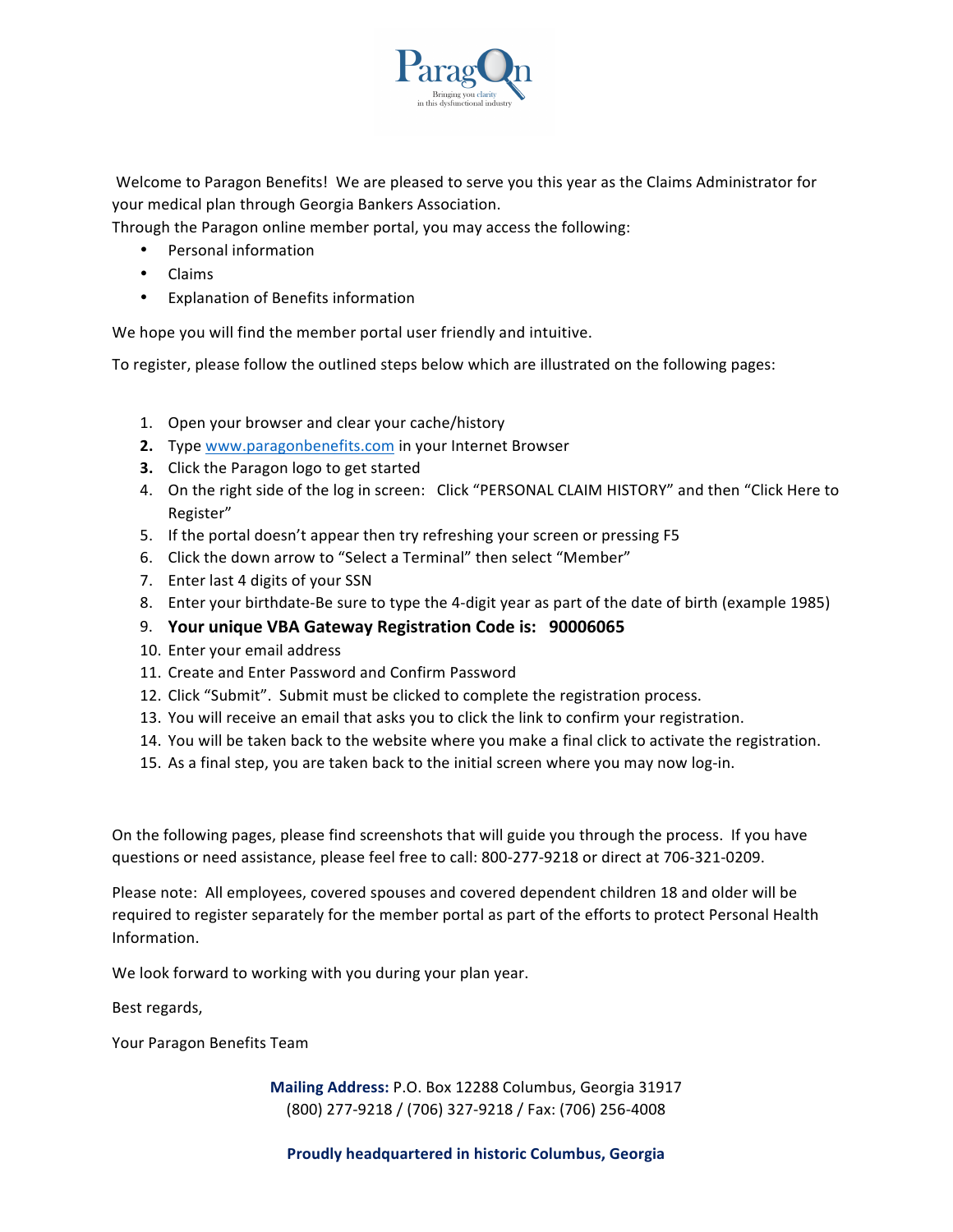## How to Register on the Paragon Member Portal:

Step 1: Use Google Chrome or Firefox as your internet browser. We have found that your member portal provides the best functionality and operation when using these internet browsers.

Step 2: Type in to your browser: https://paragon.vbagateway.com and click enter.

Step 3: Your browser should pull up the following screen.

| Welcome to Paragon Gateway  |                                                                                                                                                                                                                          |  |
|-----------------------------|--------------------------------------------------------------------------------------------------------------------------------------------------------------------------------------------------------------------------|--|
|                             | Parag                                                                                                                                                                                                                    |  |
| Username<br>Password        | Register & Enroll<br>Click here to register and/or enroll.<br><b>Supported Browsers</b><br>Current and prior major release of<br>$\odot$ , $\odot$ , $\odot$ , and $\odot$ on a rolling basis.<br>We recommend $\odot$ . |  |
| <b>LOG IN</b><br>Need help? |                                                                                                                                                                                                                          |  |
|                             | You are using Chrome version 60.0.3112.113 ●<br>Gateway Version 1.2017.08                                                                                                                                                |  |

Step 4: Look on the right side of the screen and you will note the area circled for you to click the first time you pull up the portal to complete the registration process. When you click this area, the following screen will come up. You will click on the arrow to bring up the drop-down menu choices for the different portals. Select Member portal from the terminal listings.

| <b>Register for Gateway</b>                                                                    |
|------------------------------------------------------------------------------------------------|
| Please select the terminal you wish to register for, or select "Open Enrollment" to<br>enroll. |
| Terminal                                                                                       |
| Please Select a Terminal                                                                       |
| Please Select a Terminal                                                                       |
| Member                                                                                         |
| Provider                                                                                       |
| Employer                                                                                       |
| Onen Enrollment/New Hire                                                                       |